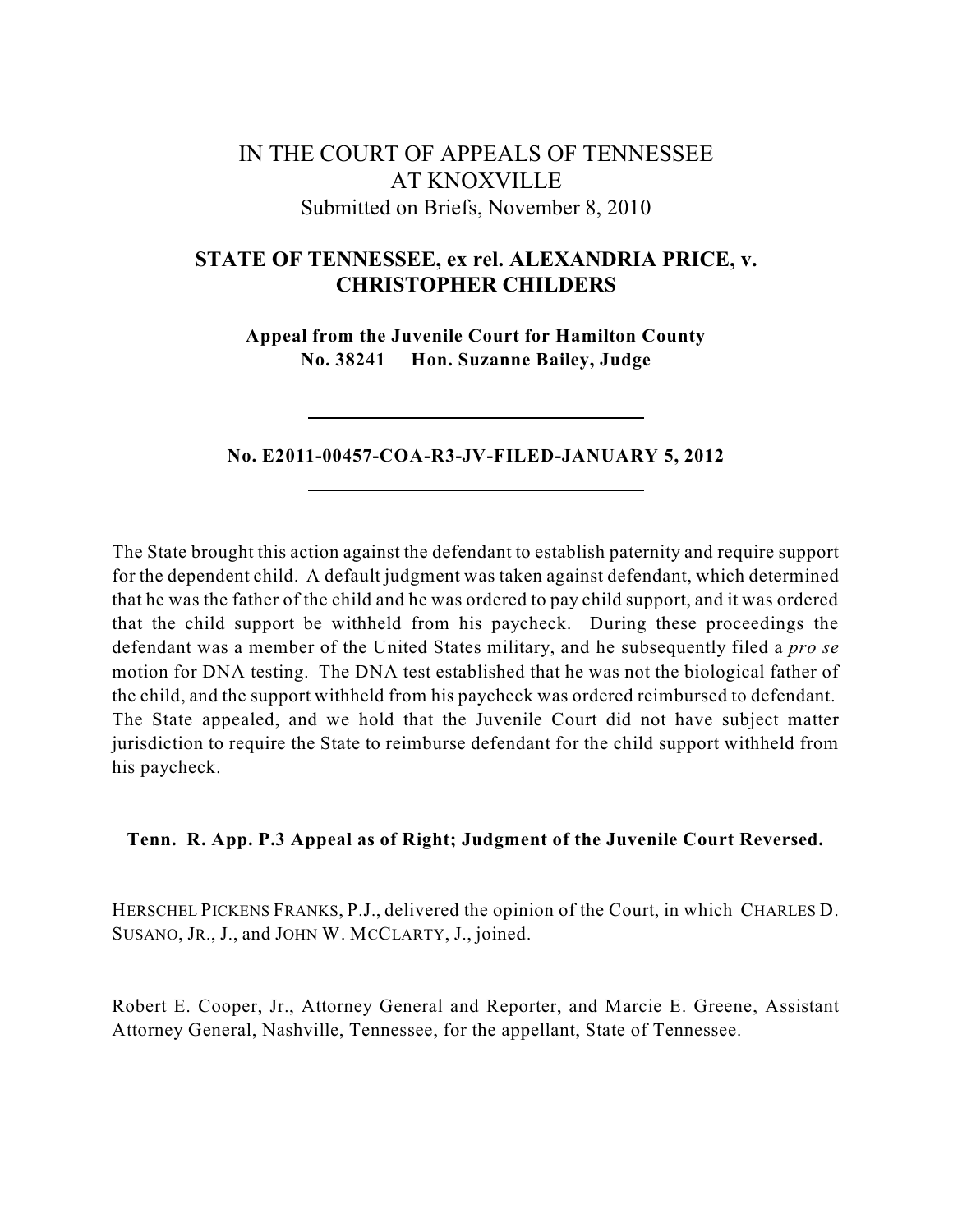#### **OPINION**

#### **Background**

This appeal was filed by the Tennessee Attorney General and Reporter on behalf of Alexandria Price, pursuant to Tenn. R. Civ. P. 27(b). The State is providing child support enforcement services to Alexandria Price, pursuant to Title IV-D of the Social Security Act, 42 U.S.C. Sections 651, *et seq.* and Tenn. Code Ann. § 71-3-124©.

The State of Tennessee, *ex rel.* Alexandria Price filed a petition to establish paternity against Christopher Childers on August 8, 2008, in the Juvenile Court. The State filed a motion for default judgment against Childers on December 16, 2008. The motion was heard on March 30, 2009 at which time the Juvenile Court Referee entered an order finding Mr. Childers the biological father of Ms. Price's child by default. The order also granted the State a judgment for child support arrears against Mr. Childers and set his child support at \$126.23 a week.<sup>1</sup> There is no transcript of that hearing, and according to a later order in the case, the Tennessee Department of Human Services, pursuant to its enforcement powers, caused the child support amount to be withheld from Childer's paycheck from the United States of America.

On June 8, 2009, Childers filed a *pro se* motion for DNA testing. The motion states: "I was deployed in Baghdad, Iraq from 11/27/07 until January 5, 2009. I never recieved [sic] a letter ordering me to report for a DNA test. Therefore I was ordered the father by default." A hearing on Childers' motion was held on October 7, 2009 and DNA testing was ordered by the Referee. Childers' child support obligation was suspended pending another hearing after the DNA testing was completed. On October 13, 2009 a DNA test report established that Childers was not the biological father of the minor child.

A hearing was held on February 2, 2010 before the Juvenile Court Magistrate who found that Mr. Childers was not the biological father of Ms. Price's child. The March 30, 2009 judgment for child support and arrearage was set aside. The magistrate ordered the State of Tennessee to "reimburse" Mr. Childers \$2,735.00, the amount of child support he had paid through the State to Ms. Price. The order states that the State may seek reimbursement from Ms. Price. The Magistrate's order also states that the record reflects that at the time of the March 30, 2009 order finding Mr. Childers to be the biological father of the child and ordering child support "the State was aware that the respondent was in the

<sup>&</sup>lt;sup>1</sup>The March 30, 2009 order indicates that service was made on respondent on September 4, 2008.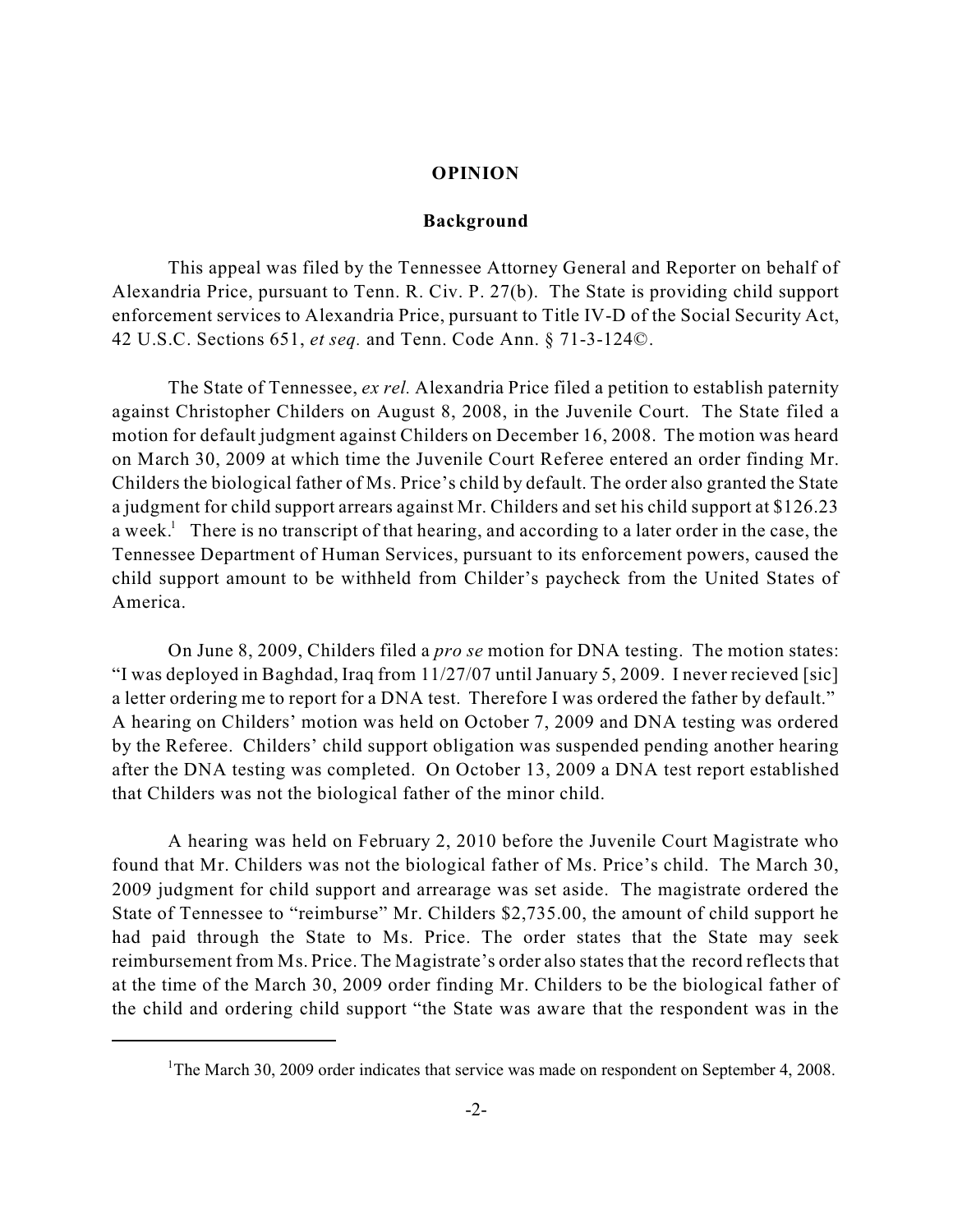military."

The State then moved for rehearing before the Juvenile Court Judge based on the argument that "the State shall not be liable in any case to compensate any person for repayment of child support as a result of the rescission of any orders of legitimation, paternity or support" pursuant to Tenn. Code Ann. § 36-5-101(a)(7).

A hearing was held on May 4, 2010 before the Juvenile Court Judge, and on June 22, 2010, the Juvenile Judge affirmed the Magistrate's order requiring the State to reimburse Mr. Childers based on the decision that the March 30, 2009 order was void *ab initio*.

The State then filed a Notice of Appeal, and we note that the appellant did not address the fact that the Juvenile Court Judge based her decision that the State should reimburse Childers the amount of child support garnished from his wages, because of a violation of the Soldiers' and Sailors' Civil Relief Act of 1940 (now the Servicemembers' Civil Relief Act), U.S.C.A. App. § 501 *et seq.,* nor did appellant address the Act in its brief filed with this Court.

The issues presented on appeal are:

- A. Whether the Juvenile Court lacked subject matter jurisdiction to award damages based on the statutory limitations on the jurisdiction of juvenile courts?
- B. Whether sovereign immunity barred the Juvenile Court from ordering the State to reimburse Mr. Childers for the child support that was garnished?

Appellee Childers did not file a brief with this Court or otherwise make an appearance.

The following facts are pertinent to this appeal. The record shows that Childers was served with the petition on September 4, 2008. However, Childers testified that the Jasper, Tennessee address to which the petition was mailed was his parents' home and that service had been refused on September 4, 2008, and he was deployed in Iraq from November 27, 2007 until January 5, 2009.

A trial court's findings of fact in a non-jury trial are reviewed *de novo* upon the record. The trial court is afforded a presumption of correctness unless the preponderance of the evidence is otherwise. Tenn. R. App. P. 13 (d). The trial court's conclusions of law are reviewed under a purely *de novo* standard with no presumption of correctness. *Taylor v.*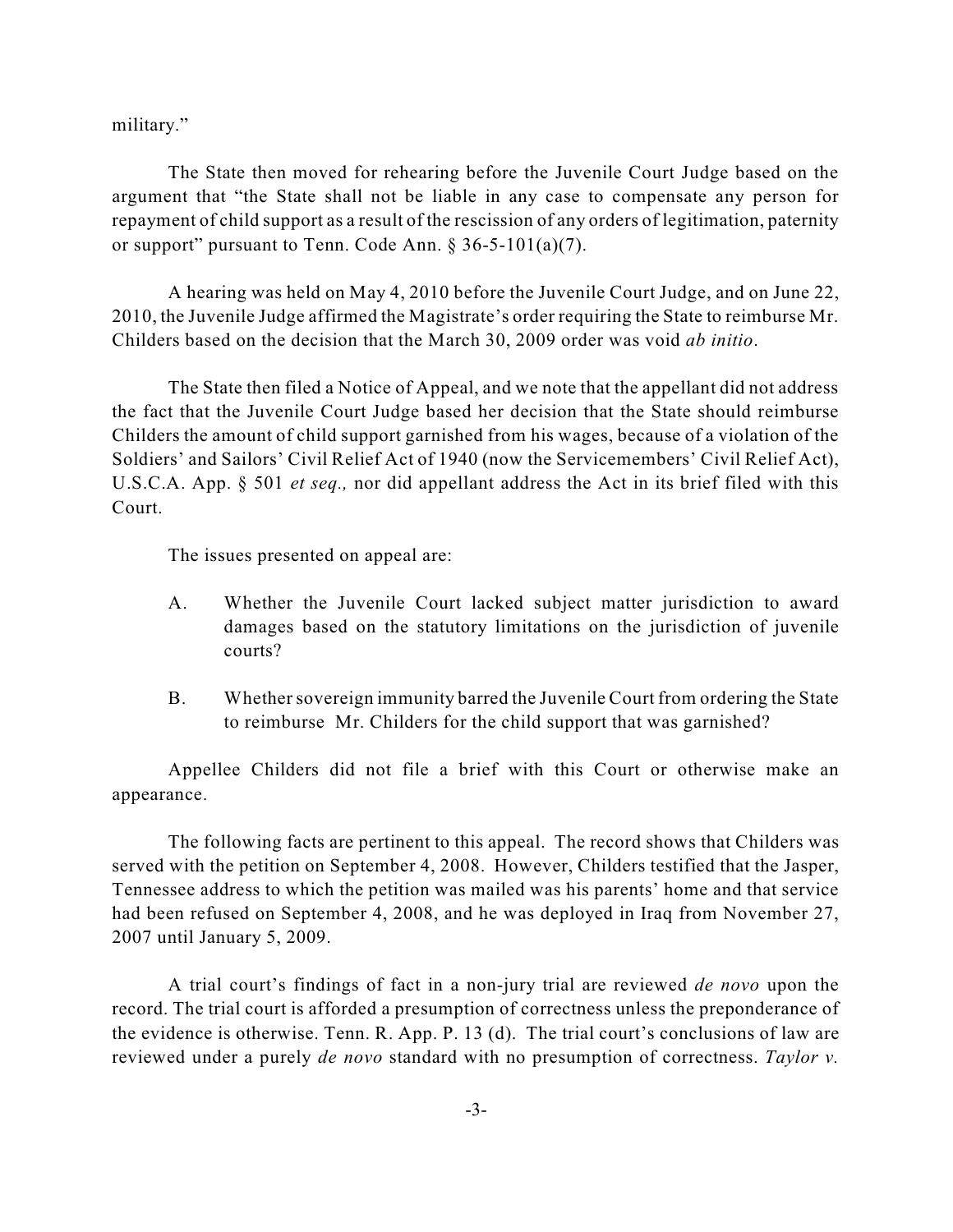*Fezell,* 158 S.W.3d 352, 357 (Tenn. 2005)*, Union Carbide Corp. v. Huddleston* 854 S.W.2d 87, 91 (Tenn. 1993).

The determinative issue on appeal is whether the Juvenile Court erred when it ordered the State to reimburse Mr. Childers for the child support that it had collected through garnishment once it was established that Mr. Childers was not the biological father of Ms. Price's child. The Juvenile Court, in its order, found that because the State had chosen to proceed with its suit against Childers without following the procedures set forth in the Soldiers and Sailors Civil Relief Act of 1940 (now the Servicemembers Civil Relief Act), 50 App. USCA § 501 *et seq*., the Juvenile Court Referee's order finding Childers the biological father of Ms. Price's child by default and the judgment for child support against Childers were void *ab initio.* Based on this conclusion, the Juvenile Court ordered "there is not and have not been a valid Order of Support against Mr. Childers . . . the State improperly took money from him", and the Court ordered the State to refund the moneys it had taken from him through garnishment.

50 App. USCA § 502 sets forth the purpose of the Servicemembers Civil Relief Act as follows:

(1) to provide for, strengthen, and expedite the national defense through protection extended by this Act [said sections] to servicemembers of the United States to enable such persons to devote their entire energy to the defense needs of the Nation; and

(2) to provide for the temporary suspension of judicial and administrative proceedings and transactions that may adversely affect the civil rights of servicemembers during their military service.

50 App. USCA § 502.

Thus, the Act was enacted to protect "those who have been obliged to drop their own affairs to take up the burdens of the nation" from exposure to personal liability without an opportunity to appear and defend in person or through counsel. *Boone v. Lightner,* 319 U.S. 561, 575, 63 S.Ct. 1223, 1231, 87 L.Ed. 1587 (1943)). 50 App. USCA § 521 provides protection to servicemembers against default judgments. The applicable parts of Section 521 are as follows:

(a) Plaintiff to file affidavit.

This section applies to any civil action or proceeding, including any child custody proceeding, in which the defendant does not make an appearance.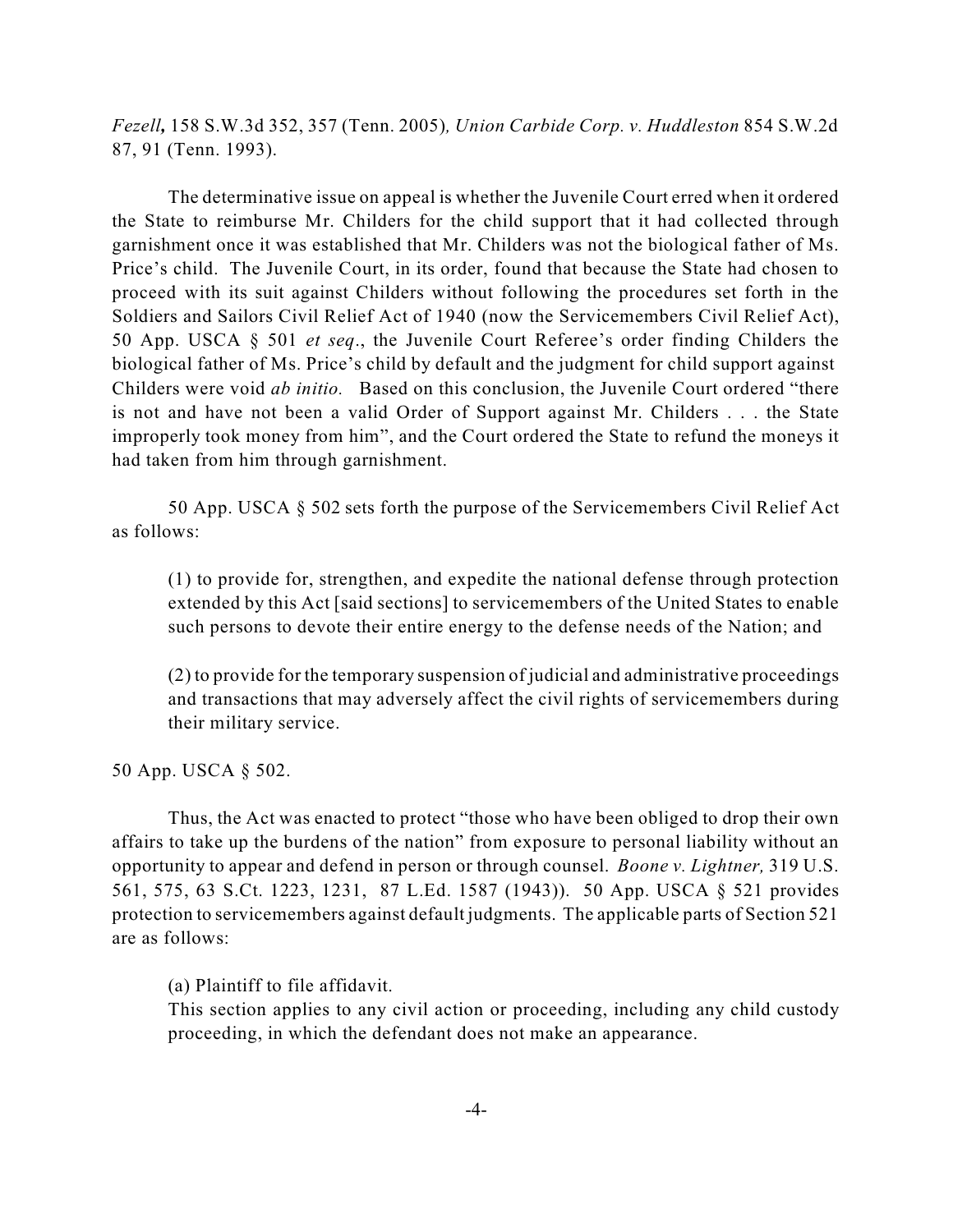## **(**b) Affidavit requirement

(1) In any action or proceeding covered by this section, the court, before entering judgment for the plaintiff, shall require the plaintiff to file with the court an affidavit--

(A) stating whether or not the defendant is in military service and showing necessary facts to support the affidavit; or

(B) if the plaintiff is unable to determine whether or not the defendant is in military service, stating that the plaintiff is unable to determine whether or not the defendant is in military service.

(2) Appointment of attorney to represent defendant in military service If in an action covered by this section it appears that the defendant is in military service, the court may not enter a judgment until after the court appoints an attorney to represent the defendant. If an attorney appointed under this section to represent a servicemember cannot locate the servicemember, actions by the attorney in the case shall not waive any defense of the servicemember or otherwise bind the servicemember.

## (3) Defendant's military status not ascertained by affidavit

If based upon the affidavits filed in such an action, the court is unable to determine whether the defendant is in military service, the court, before entering judgment, may require the plaintiff to file a bond in an amount approved by the court. If the defendant is later found to be in military service, the bond shall be available to indemnify the defendant against any loss or damage the defendant may suffer by reason of any judgment for the plaintiff against the defendant, should the judgment be set aside in whole or in part. The bond shall remain in effect until expiration of the time for appeal and setting aside of a judgment under applicable Federal or State law or regulation or under any applicable ordinance of a political subdivision of a State. The court may issue such orders or enter such judgments as the court determines necessary to protect the rights of the defendant under this Act [sections 501 to 596 of this Appendix].

### (4) Satisfaction of requirement for affidavit

The requirement for an affidavit under paragraph (1) may be satisfied by a statement, declaration, verification, or certificate, in writing, subscribed and certified or declared to be true under penalty of perjury.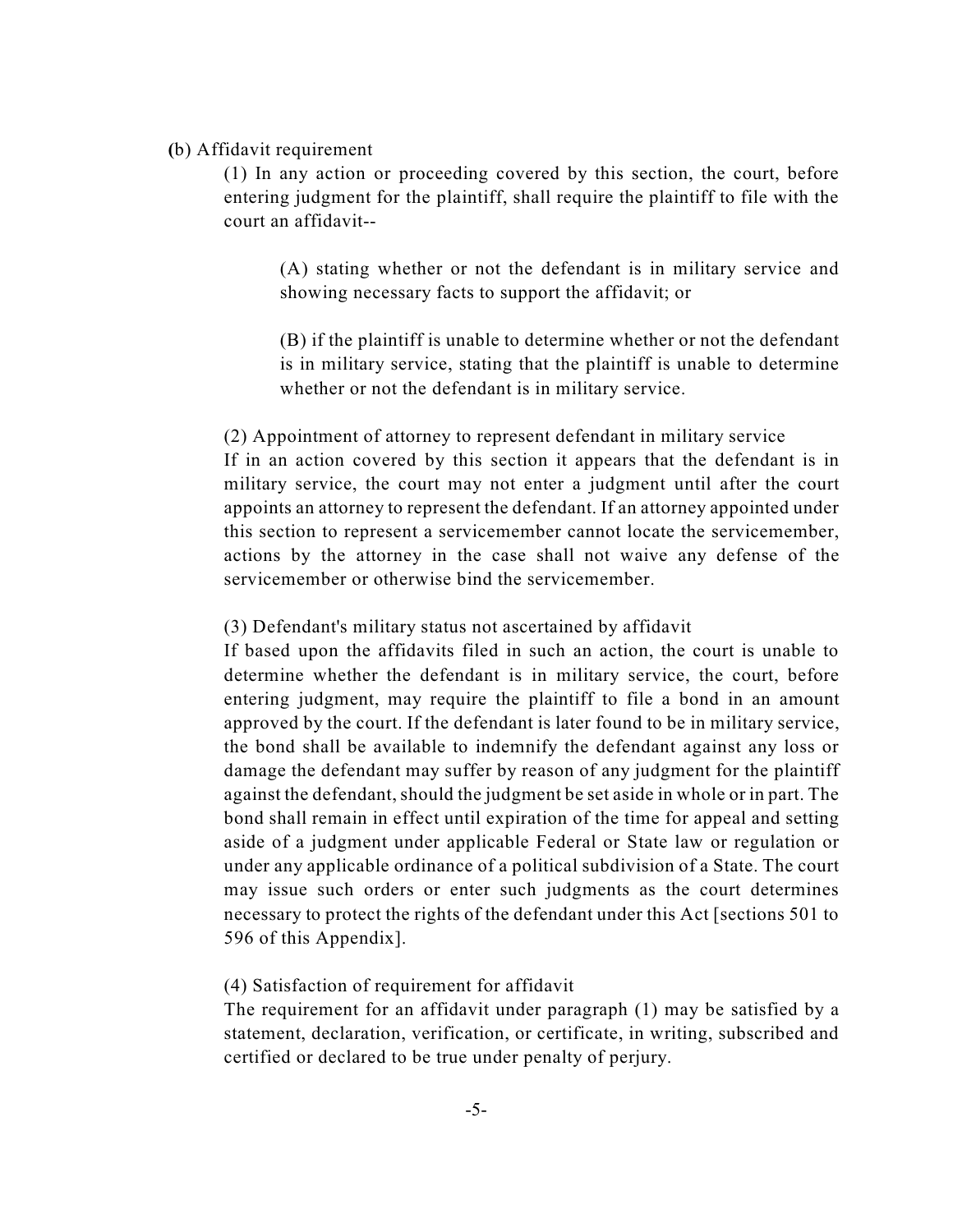\* \* \* \*

(g) Vacation or setting aside of default judgments

(1) Authority for court to vacate or set aside judgment If a default judgment is entered in an action covered by this section against a servicemember during the servicemember's period of military service (or within 60 days after termination of or release from such military service), the court entering the judgment shall, upon application by or on behalf of the servicemember, reopen the judgment for the purpose of allowing the servicemember to defend the action if it appears that--

(A) the servicemember was materially affected by reason of that military service in making a defense to the action; and

(B) the servicemember has a meritorious or legal defense to the action or some part of it.

The Juvenile Court correctly found that the Court, through the actions of the referee had erred when it entered a default judgment against Childers when it had knowledge that he was serving in the military. The record indicates that the Court had knowledge of Childers' military status, but even if not, Section 521 (b) requires the Court to cause the plaintiff to file an affidavit as to the military status of the defendant before a default is entered. The Court did not do this, thus no attorney was appointed to represent the defendant under section 521 (b)(2) nor was a bond filed by plaintiff under section 521 (b)(3). Subsequently, Childers filed a motion for DNA testing, which determined that he was not the father, and the Magistrate then properly under section  $521(g)(1)(B)$  set aside the default judgment declaring him the father and setting child support.

However, the Juvenile Court, in its June 2010 Order on the State's motion, held that because the procedures set forth in the Act were not followed by the State, the Judgement of the Court was void *ab initio*, and reasoned that there had never been a valid order and the State's garnishment of child support payment from Childers was improper and the State had to refund the money.

The ruling of the Juvenile Court was in error because a judgment entered in violation of the Servicemembers Civil Relief Act is only voidable and not void and does not violate due process. *Sarfaty v. Sarfaty,* 534 F. Supp. 701, 706 (E.D. Pa. 1982); *Davidson v. General Finance Corporation,* 295 F.Supp. 878, 881 (N.D.Ga.1968); *see also In re Paternity of T.M.Y.*, 725 N.E.2d 997, 1004 (Ind. Ct. App. 2000)(default judgment of paternity against a service member in violation of the Act was merely voidable and not void). Accordingly, the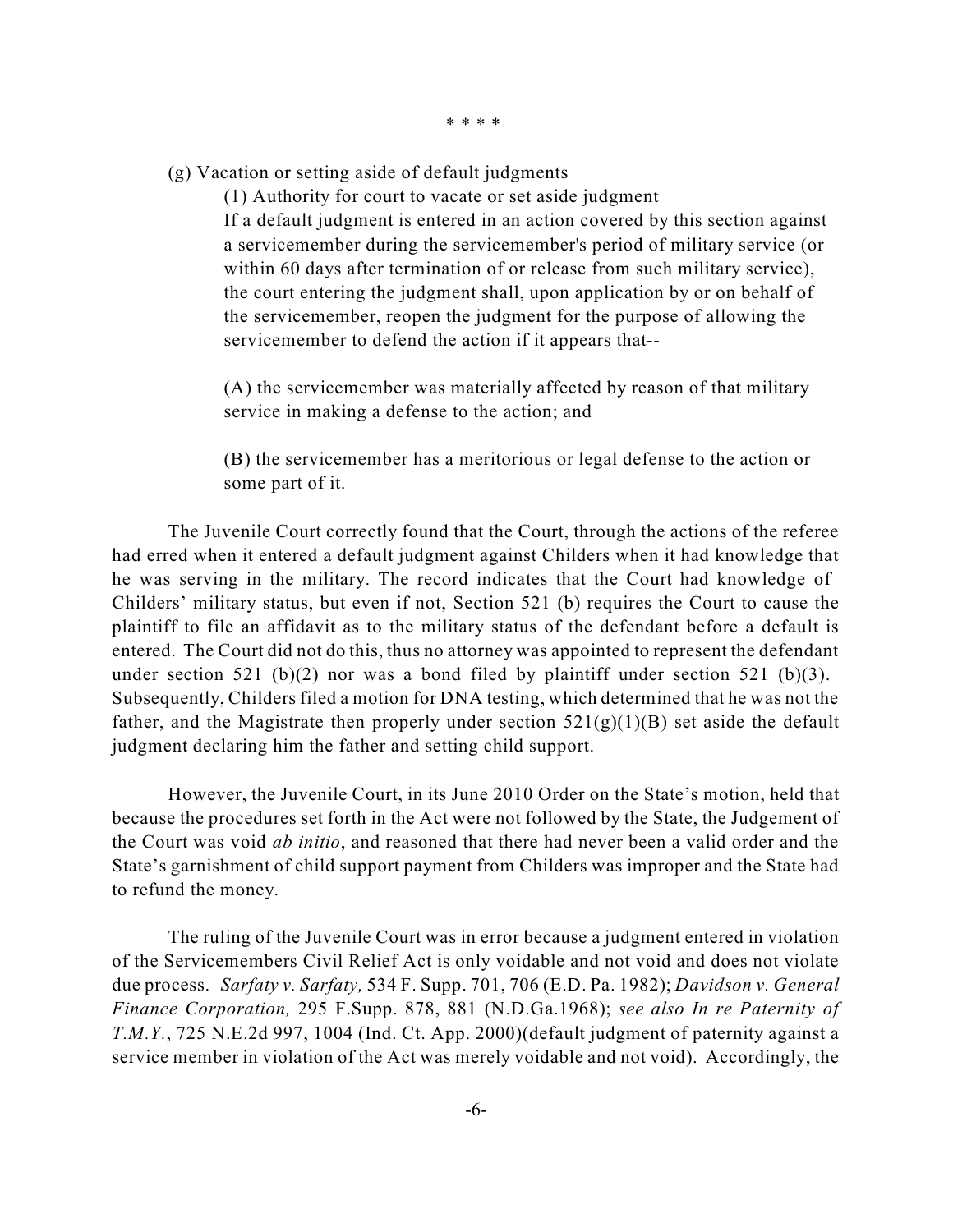default judgment was not void when it was initially entered, as found by the Trial Court, and the order for child support was valid when the actual garnishment took place. But we do not agree with the Juvenile Court's order that the State refund the garnished funds to Childers based on the reasoning that the moneys were garnished based on a void judgment.

The State argues on appeal that the Juvenile Court lacked subject matter jurisdiction to order that the State reimburse Childers for child support payments that were garnished prior to the establishment that he was not the father of Price's child. The concept of subject matter jurisdiction involves a court's lawful authority to adjudicate a controversy brought before it. *Terry v. Tennessee Dept. Of Corr.,* No. W2008-01907-COA-R3-CV, 2009 WL 1138122 at \* 1(Tenn. Ct. App. Apr.28, 2009)(citing *Meighan v. U.S. Sprint Commc'ns Co.,* 924 S.W.2d 632, 639 (Tenn.1996); *Standard Sur. & Cas. Co. v. Sloan,* 180 Tenn. 220, 230, 173 S.W.2d 436, 440 (1943). Subject matter jurisdiction involves the nature of the cause of action and the relief sought and can only be conferred on a court by constitutional or legislative act. *Id.* at \*1. A determination of whether subject matter jurisdiction exists is a question of law, thus, and we review this issue *de novo,* without a presumption of correctness. *Id.*

The Court of Appeals had occasion to examine whether a juvenile court had subject matter jurisdiction in *In re S.L.M.*, 207 S.W.3d 288, 295 -296 (Tenn.Ct.App.2006). The Court's recapitulation of the law in Tennessee on that issue is instructive and useful for the analysis here:

In order to acquire jurisdiction over a particular controversy, a court must have jurisdiction not only over the parties but also over the subject matter of the proceeding. *State ex rel. Whitehead v. Thompson,* No. 01A01-9511-CH-00538, 1997 WL 749465, at \*2 (Tenn.Ct.App.Dec.5, 1997). The concept of subject matter jurisdiction relates to a court's power to adjudicate a particular type of controversy. *Toms v. Toms,* 98 S.W.3d 140, 143 (Tenn.2003); *Northland Ins. Co. v. State,* 33 S.W.3d 727, 729 (Tenn.2000). A court derives its subject matter jurisdiction, either explicitly or by necessary implication, from the Constitution of Tennessee or from legislative acts. *Meighan v. U.S. Sprint Commc'ns Co.,* 924 S.W.2d 632, 639 (Tenn.1996); *Kane v. Kane,* 547 S.W.2d 559, 560 (Tenn.1977). Without subject matter jurisdiction, a court cannot enter a valid, enforceable order. *Brown v. Brown,* 198 Tenn. 600, 610, 281 S.W.2d 492, 497 (1955); *SunTrust Bank v. Johnson,* 46 S.W.3d 216, 221 (Tenn.Ct.App.2000). The existence of subject matter jurisdiction depends on the nature of the cause of action and the relief sought. *Landers v. Jones,* 872 S.W.2d 674, 675 (Tenn.1994); *First Am. Trust Co. v. Franklin-Murray Dev. Co.,* 59 S.W.3d 135, 140 (Tenn.2001). Thus, when a court's subject matter jurisdiction is challenged, the first order of business is to ascertain the nature or gravamen of the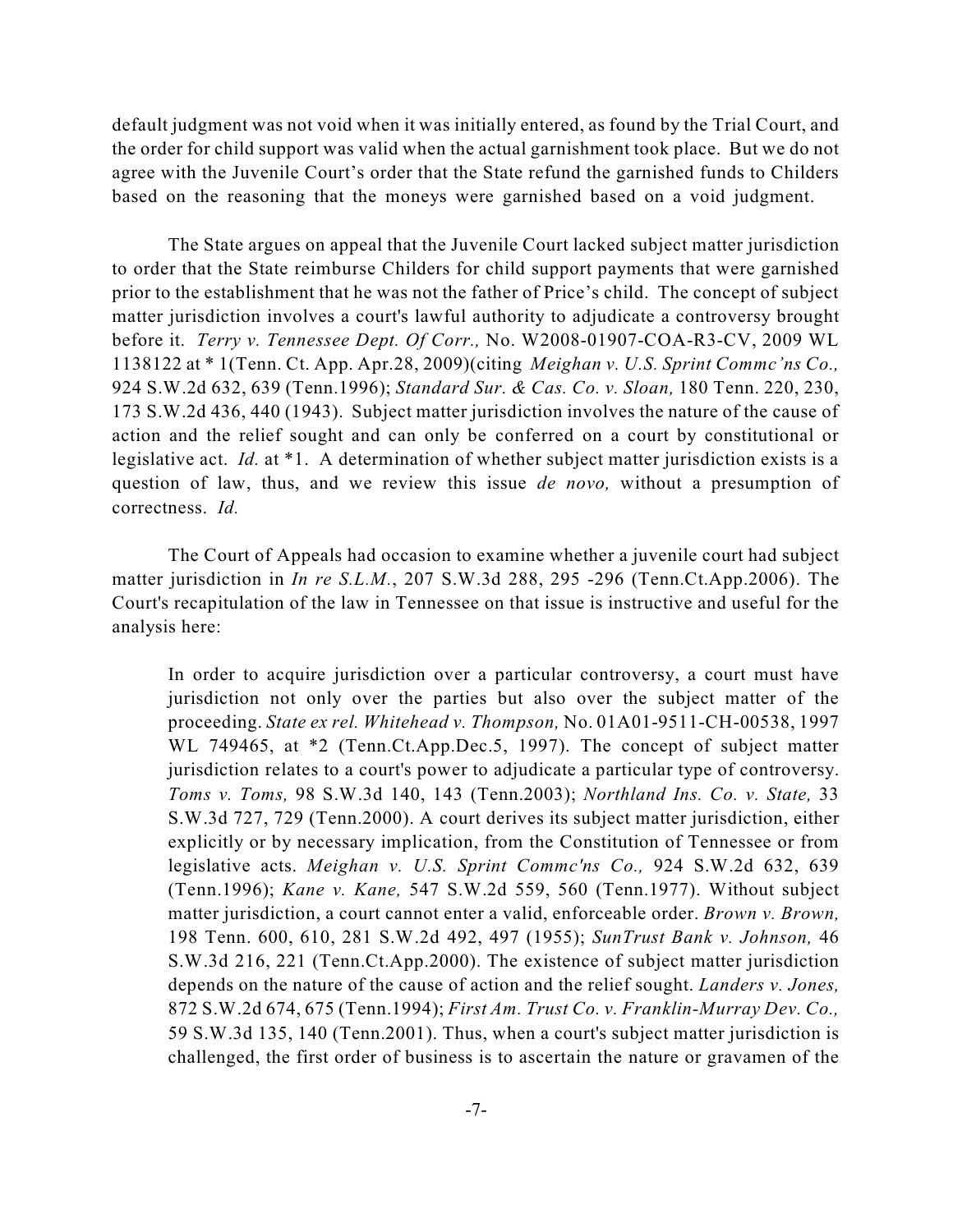case. *Midwestern Gas Transmission Co. v. Baker,* No. M2005-00802-COA-R3-CV, 2006 WL 461042, at \*11 (Tenn.Ct.App.Feb.24, 2006) (No Tenn. R.App. P. 11 application filed). Then, it must be determined whether the Constitution of Tennessee or the General Assembly has conferred on the court the power to adjudicate cases of that sort. *Newsome v. White,* No. M2001-03014-COA-R3-CV, 2003 WL 22994288, at \*2 (Tenn.Ct.App.Dec.22, 2003) (No Tenn. R.App. P. 11 application filed); *Levy v. Bd. of Zoning Appeals,* No. M1999-00126-COA-R3-CV, 2001 WL 1141351, at \*3 (Tenn.Ct.App.Sept.27, 2001) (No Tenn. R.App. P. 11 application filed). Both determinations involve questions of law which this court reviews *de novo* without a presumption of correctness. *Northland Ins. Co. v. State,* 33 S.W.3d at 729; *Southwest Williamson County Cmty. Ass'n v. Saltsman,* 66 S.W.3d 872, 876 (Tenn.Ct.App.2001).

Juvenile courts are courts of record with special and limited jurisdiction. *Stambaugh v. Price,* 532 S.W.2d 929, 932 (Tenn.1976); *Juvenile Court of Shelby County v. State ex rel. Humphrey,* 139 Tenn. 549, 555, 201 S.W. 771, 772 (1918). One of their purposes is to provide a simple and efficient judicial mechanism to protect the rights of children in a uniform manner throughout the state. Tenn.Code Ann. § 37-1- 101(a)(4), -101(b) (2005); *In re McCloud,* No. 01A01-9212-CV-00504, 1993 WL 194041, at \*6 (Tenn.Ct.App. June 9, 1993) (No Tenn. R.App. P. 11 application filed). Because juvenile courts were unknown at common law, they may exercise only those powers that have been conferred on them by statute. *State ex rel. Hyatt v. Bomar,* 210 Tenn. 249, 252-53, 358 S.W.2d 295, 296 (1962); *West Tenn. Agape, Inc. v. Lipe,* 515 S.W.2d 648, 649 (Tenn.Ct.App.1974). However, within their statutory jurisdiction, juvenile courts possess the full power to act. *Cartwright v. Juvenile Court,* 172 Tenn. 626, 629, 113 S.W.2d 754, 756 (1938); *White v. State ex rel. Armstrong,* No. M1999- 00713-COA-R3-CV, 2001 WL 134601, at \*2 (Tenn.Ct.App.Feb.16, 2001) (No Tenn. R.App. P. 11 application filed).

*In re S.L.M.* at 295 -296.

In *White v. State ex rel. Armstrong,* M1999-00713-COA-R3CV, 2001 WL 134601 (Tenn. Ct. App. Feb. 16, 2001) this Court cautioned that care must be taken to not extend the subject matter jurisdiction of the juvenile courts beyond the jurisdiction conferred on them by the General Assembly. The Court stated that while the juvenile courts have broad statutory authority to establish a child's paternity under Tenn. Code Ann.  $\S 37$ -1-103(a)(2) and to issue orders setting, modifying, or even terminating child support under Tenn.Code Ann. §§ 36-5- 401, -701, -2101, 37-1-104(d), the Court did not find any statute giving the juvenile courts authority, expressly or by implication, to order the State to reimburse a person who has paid child support based on the mistaken belief that he was the child's biological father. The *White* Court concluded that in the absence of statutory authority, the juvenile courts do not